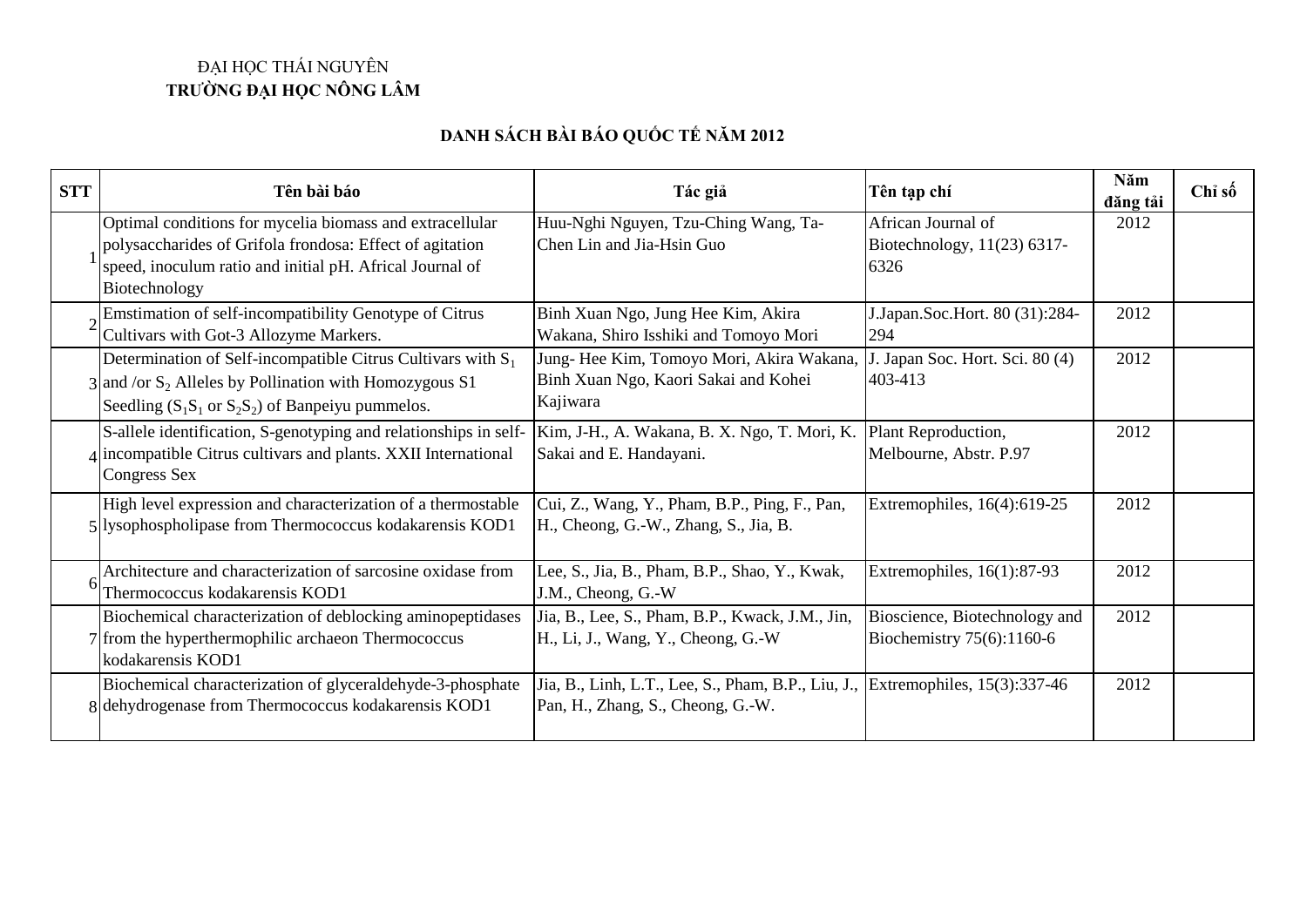| province, Viet Nam<br>$\overline{9}$                            | Studying on Leucocytozoonosis in chickens at Thai Nguyen                                                               | N.T.K. Lan, M. A. Khoa, D.T.H.Duyen                                                                                                            | Improving Smallholder and<br><b>Industrial Livestock Production</b><br>for Enhancing Food ; Security,<br><b>Environment</b> and Human<br>WalfareThe 15th AAAP<br>Animal Science Congress;<br>26 - 30, November 2012,<br>Thailand | 2012 |
|-----------------------------------------------------------------|------------------------------------------------------------------------------------------------------------------------|------------------------------------------------------------------------------------------------------------------------------------------------|----------------------------------------------------------------------------------------------------------------------------------------------------------------------------------------------------------------------------------|------|
| 10<br>type goats.                                               |                                                                                                                        | The main suppressing factors of dry forage intake in large-Tran Van Thang, Katsunori Sunagawa, Itsuki<br>Nagamine, Tetsuya Kishi, Go Ogura.    | Asian-Australasian Journal of<br><b>Animal Sciences</b>                                                                                                                                                                          | 2012 |
| 11 after dry forage feeding in large-type goats                 |                                                                                                                        | A physiological stimulating factor of water intake during and Tran Van Thang, Katsunori Sunagawa, Itsuki<br>Nagamine, Tetsuya Kishi, Go Ogura. | Asian-Australasian Journal of<br><b>Animal Sciences</b>                                                                                                                                                                          | 2012 |
| variations of eIF4E using high - resolution melting<br>12       | A survey of natural and ethyl methane sulfonate - induced                                                              | Hee-Jin Jeong, Jin-Kyung Kwon, Devendra<br>Pandeya, Jeena Hwang, Ngoc Huy Hoang,<br>Joong-Hwan Bae, Byoung-Cheorl Kang                         | Molecular Breeding, Volume<br>29, Issue 2 - Springer                                                                                                                                                                             | 2012 |
| 13 against Tomato spotted wilt virus (TSWV) in Capsicum         | Identification and inheritance of a new source of resistance                                                           | Ngoc Huy Hoang, Hee-Bum Yang, Byoung-<br>cheorl Kang                                                                                           | Scientia Hortuculturae Vol<br>161, Pgs 1-362, (24 September,<br>2013) ScienceDirect.com                                                                                                                                          | 2012 |
| 14 Bacillus, выделенных из клубеньков Vigna cylindrical".       | "Исследование фунгицидной активности бактерий рода                                                                     | Чан Минь Куан (Tran Minh Quan), Батаева<br>Ю.В., Егоров М.А.                                                                                   | Труды Кубанского<br>государственного аграрного<br>университета                                                                                                                                                                   | 2012 |
| 15 пастбищного типа на супесчаных почвах западного<br>Прикаспия | Возможность создания адаптивного агробиоценоза                                                                         | Батаева Ю.В., Пучков М.Ю., Чан Минь<br>Куан (Tran Minh Quan), Лысаков М.Г.                                                                     | Вестник Российской<br>академии<br>сельскохозяйственных наук                                                                                                                                                                      | 2012 |
| 16 apple.                                                       | Effect of S-girdling on fruit growth and fruit quality of wax                                                          | Nguyễn Minh Tuấn, Chung Ruey Yên                                                                                                               | World Academy of Science,<br>Engineering and Technology,<br>(72), pp:129-134                                                                                                                                                     | 2012 |
| Nam.                                                            | Simulation Nutrient Load under Climate Change condition<br>17 and Deforestation scenarios in Phu Luong Watershed, Viet | Phan, D. B. and T. H. Nguyen                                                                                                                   | Journal of Environmental<br>Science and Engineering B-<br><b>USA</b>                                                                                                                                                             | 2012 |